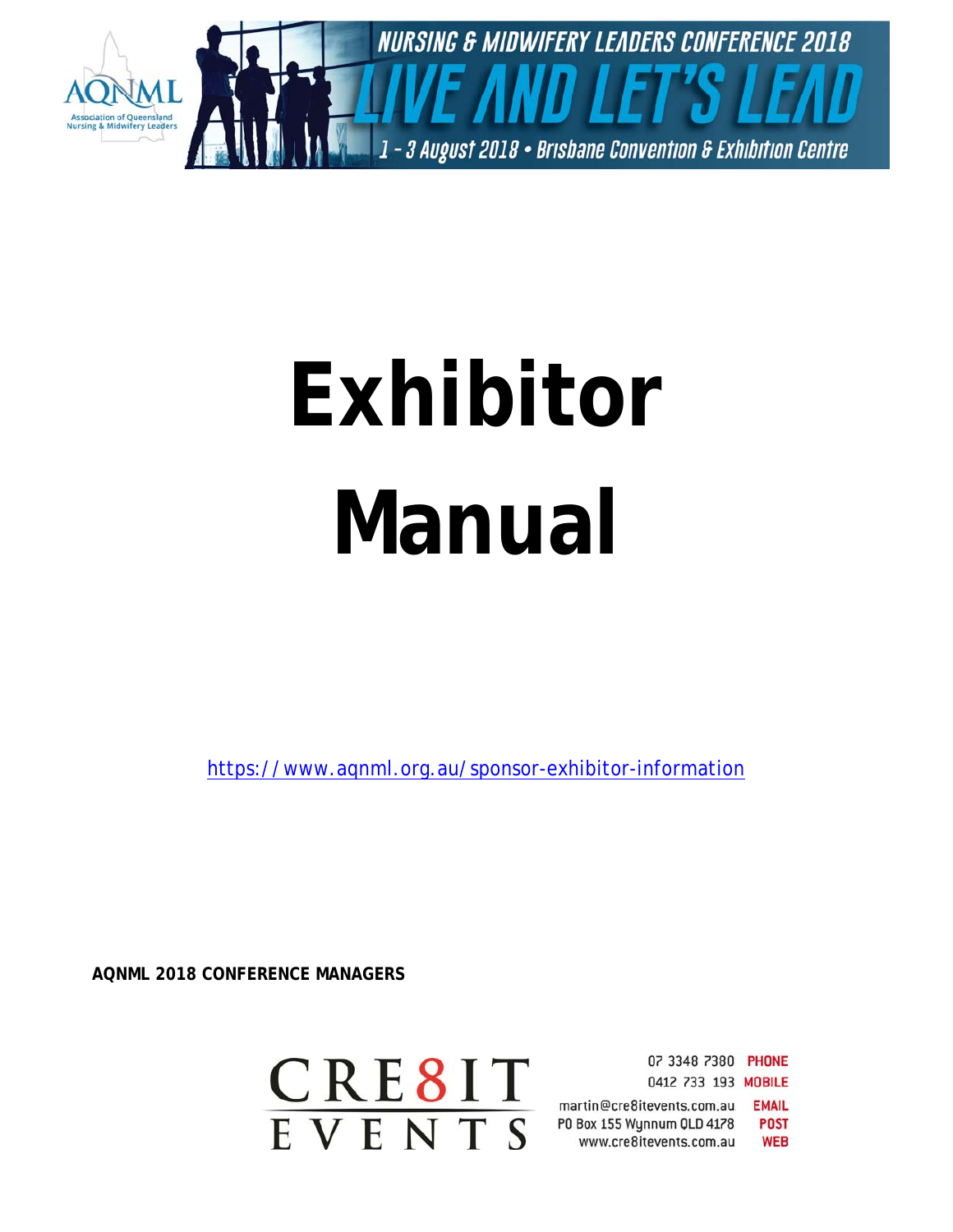

| <b>IMPORTANT INFORMATION</b><br>1.0                                             | 3              |
|---------------------------------------------------------------------------------|----------------|
| <b>VENUE</b>                                                                    | 3              |
| <b>ENQUIRIES</b>                                                                | 3              |
| <b>PROGRAM TIMES*</b>                                                           | 3              |
| <b>EXHIBITOR REGISTRATION</b>                                                   | 4              |
| <b>CONTRACTORS EMPLOYED BY EXHIBITORS</b>                                       | 4              |
| MOVE-IN & MOVE-OUT<br>2.0                                                       | 5              |
| <b>EXHIBITOR MOVE-IN</b>                                                        | 5              |
| <b>EXHIBITOR MOVE-OUT</b>                                                       | 5              |
| FREIGHT FORWARDING TO / COLLECTION FROM BRISBANE CONVENTION & EXHIBITION CENTRE | 5              |
| <b>PORTERS</b>                                                                  | 5              |
| <b>BRISBANE CONVENTION &amp; EXHIBITION CENTRE</b><br>3.0 <sub>2</sub>          | 6              |
| <b>OFFICIAL STAND CONTRACTORS</b><br>4.0                                        | 6              |
| <b>CUSTOM STANDS</b>                                                            | 6              |
| ELECTRICAL / LIGHTING REQUIREMENTS                                              | 7              |
| <b>SHELL SCHEME STANDS</b><br>5.0                                               | 7              |
| <b>STAND PERIMETER</b>                                                          |                |
| SHELL SCHEME PARTITIONING                                                       |                |
| <b>BOOTH SPECIFICATIONS AND INCLUSIONS</b>                                      | 7              |
| FURNITURE & MISCELLANEOUS HIRE<br>6.0                                           | 7              |
| <b>FURNITURE</b>                                                                | 7              |
| <b>AUDIOVISUAL HIRE</b>                                                         | 7              |
| <b>INTERNET</b>                                                                 | $\overline{7}$ |
| <b>GENERAL INFORMATION</b><br>7.0                                               | 8              |
| <b>ALLOCATION OF SPACE</b>                                                      | 8              |
| <b>PARKING</b>                                                                  | 8              |
| <b>ACCESS</b>                                                                   | 8              |
| <b>SMOKING</b>                                                                  | 8              |
| <b>SECURITY</b>                                                                 | 8              |
| <b>INSURANCE / LIABILITY</b>                                                    | 8              |

ADDITIONAL REFERENCE DOCUMENTS: **Refer to https://www.aqnml.org.au/sponsor-exhibitor-information** for the following documents.

 Trade Exhibition Floor Plan / BCEC Exhibitor Information / BCEC Exhibitor FREIGHT Delivery Label / Moreton Hire Exhibitor Forms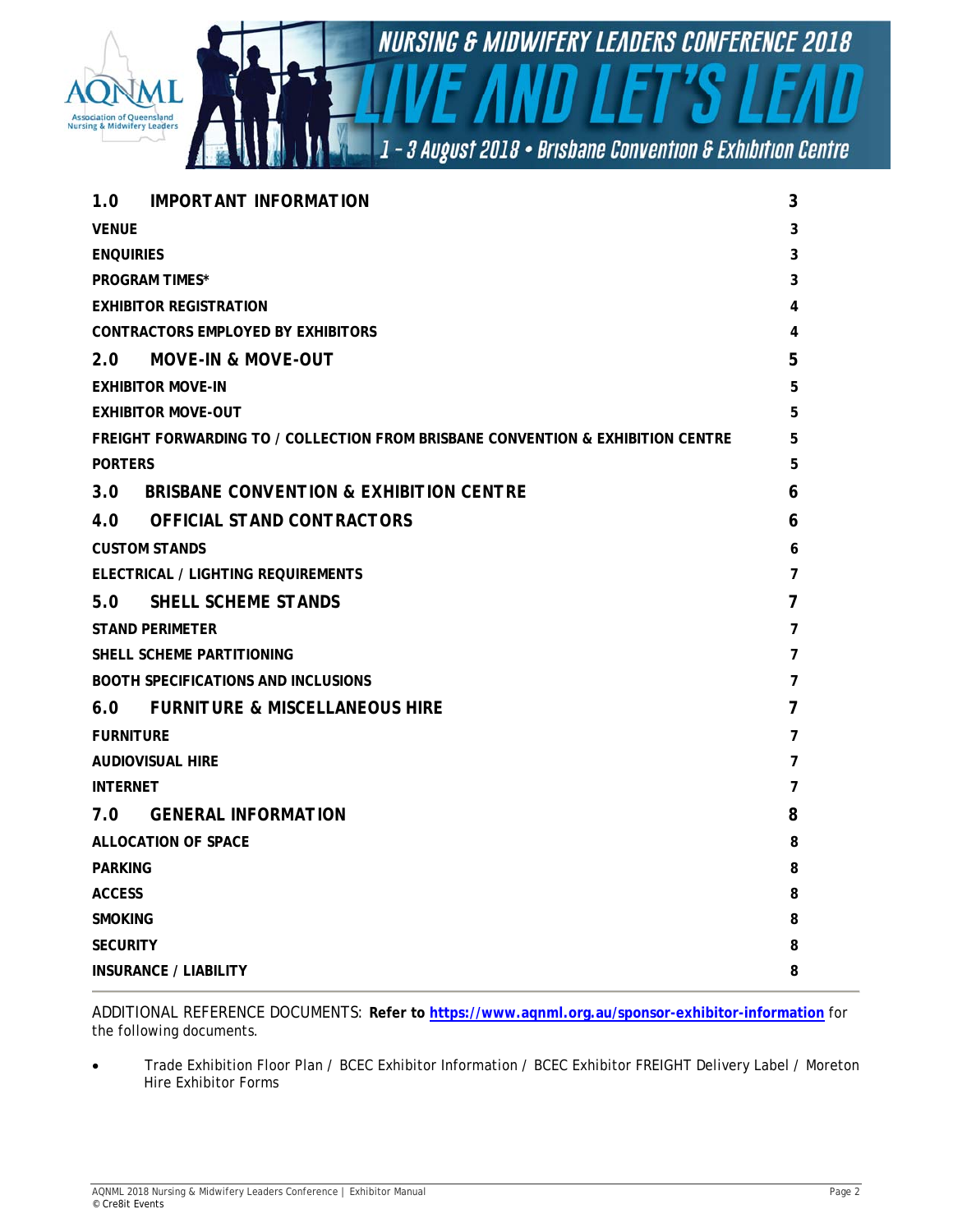

# **1.0 IMPORTANT INFORMATION**

# **VENUE**

Brisbane Convention & Exhibition Centre, Cnr Merivale and Glenelg Streets, South Brisbane, Qld, 4101 Telephone: 07 3308 3000

The Exhibition will be held on the Plaza Level, Rooms P9, P10 & P11.

The Conference plenary sessions will be held in the Plaza Rooms P7 & P8, Plaza Level.

# **ENQUIRIES**

All enquiries prior to the Exhibition should be directed to:

Martin Bishop AQNML 2018 Conference Manager C/- Cre8it Events<br>Mail: PO Box 15 PO Box 155, Wynnum Qld 4178 Phone: 07 3348 7380 Email: events@cre8itevents.com.au



## **PROGRAM TIMES\***

| Thursday 2 August 2018 | Moreton Hire Build                                         | 2.00am - 8.00am       |
|------------------------|------------------------------------------------------------|-----------------------|
|                        | <b>Exhibitor Move In</b>                                   | 8.00am - 10.00am      |
|                        | <b>Conference Sessions</b>                                 | $8.30$ am – $4.35$ pm |
|                        | Morning Tea & Trade Exhibition (Opens)                     | 10.20am - 10.50am     |
|                        | Lunch & Trade Exhibition                                   | $12.45$ pm – 1.45pm   |
|                        | Afternoon Tea & Trade Exhibition                           | $3.05$ pm – $3.35$ pm |
|                        | Exhibition Close (Lock Down 3.40pm)                        | 3.35 <sub>pm</sub>    |
|                        | Conference Awards Dinner                                   | $7.00pm$ - late       |
|                        |                                                            |                       |
| Friday 3 August 2018   | <b>Exhibitor Access</b>                                    | 7.45am                |
|                        | Registration, Arrival Tea & Coffee and Trade<br>Exhibition | $8.00$ am - $8.30$ am |
|                        | Conference Sessions                                        | $8.30am - 2.40pm$     |
|                        | Morning Tea & Trade Exhibition                             | 10.00am - 10.30am     |
|                        | Lunch & Trade Exhibition                                   | $12.10pm - 1.10pm$    |
|                        | <b>Exhibition Close &amp; Move-Out</b>                     | 1.10pm - 2.20pm       |
|                        | <b>Moreton Hire Dismantle</b>                              | From 2.20pm           |
|                        |                                                            |                       |

*\*Times subject to change. Please refer to the Conference Program at Registration for final times.*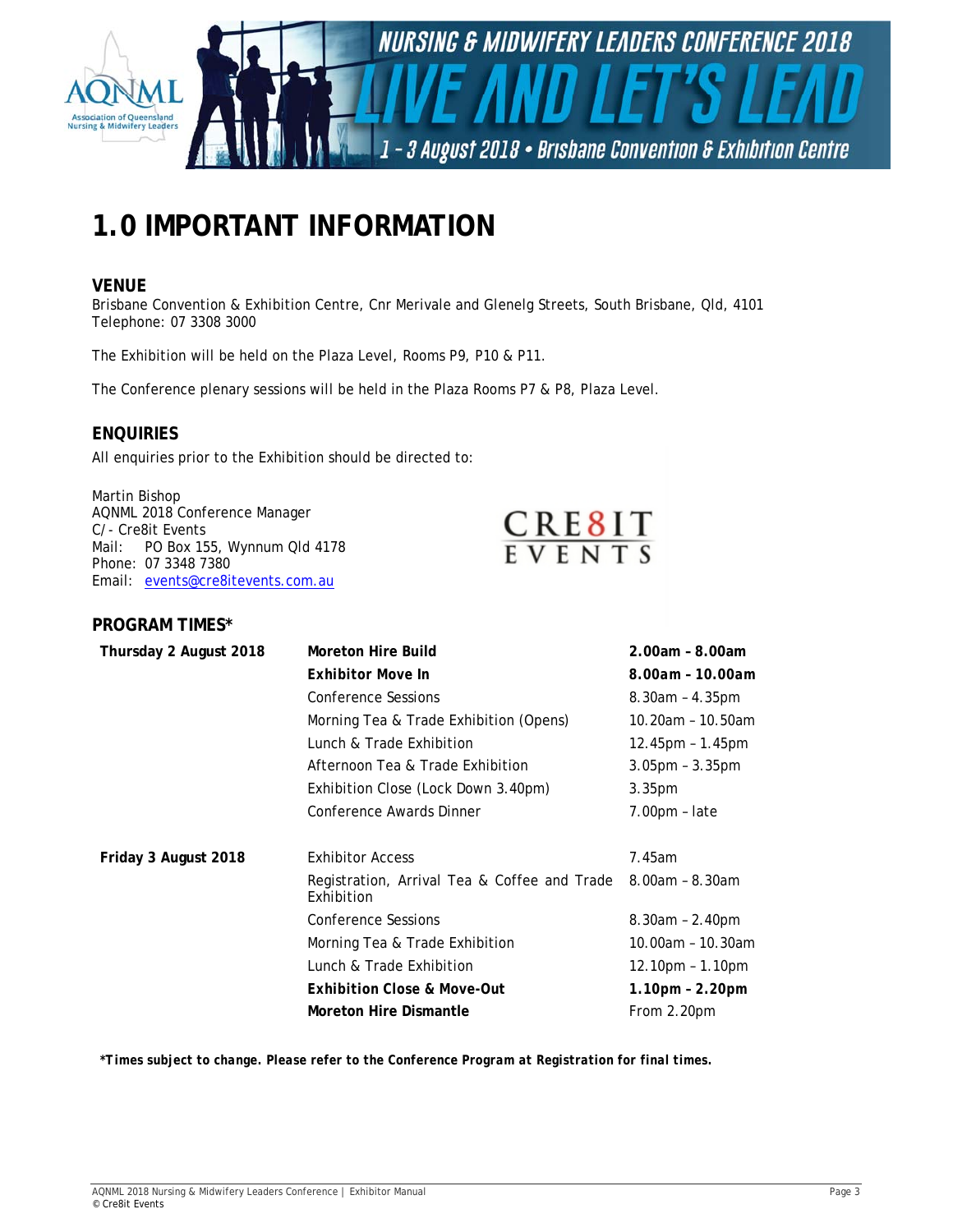

# **EXHIBITOR REGISTRATION**

All Exhibitors will be required to register for the Conference. The Exhibitor Online Registration is available from the AQNML 2018 Conference https://www.aqnml.org.au/sponsor-exhibitor-information

| <b>Registration Inclusions</b>              | <b>Inclusive</b><br><b>Exhibitor Delegate</b> | Additional<br><b>Exhibitor Delegate</b><br>COST \$350.00 PER PERSON |
|---------------------------------------------|-----------------------------------------------|---------------------------------------------------------------------|
| Conference Sessions (THURSDAY & FRIDAY)     |                                               |                                                                     |
| Morning Tea (THURSDAY & FRIDAY)             |                                               |                                                                     |
| Lunch (THURSDAY & FRIDAY)                   |                                               |                                                                     |
| Afternoon Tea (THURSDAY & FRIDAY)           |                                               |                                                                     |
| Conference Theme Dinner (THURSDAY 2 AUGUST) |                                               |                                                                     |

| <b>Social Function - Guest Tickets</b>      | Individual Function Tickets<br>PFR PFRSON |
|---------------------------------------------|-------------------------------------------|
| Conference Theme Dinner (THURSDAY 2 AUGUST) | AUD\$ 120.00                              |

### **Conference Dress Code**

**Conference Sessions** - Smart Casual / Business **Conference Awards Dinner – Dress Code tbc**

### **ONSITE EXHIBITOR REGISTRATION**

The Registration Desk will be located at the Plaza Level of Brisbane Convention & Exhibition Centre:

 Thursday 2 August 2018 7.30am – 4.00pm Friday 3 August 2018 7.45am – 2.30pm

Registration is necessary in order for each Organisation to collect Exhibitor name badges for security, and other exhibitor materials.

### **NAME BADGES**

Exhibitors will be supplied with identification badges. These must be collected upon arrival from the Registration Desk.

*Please note name badges are required for access to the Trade Exhibition, so please ensure name badges are clearly visible.*

### **CONTRACTORS EMPLOYED BY EXHIBITORS**

All Contractors employed by Exhibitors must comply with the Exhibition rules and regulations. Contractors must register at the security office at BCEC on arrival each day. All contractors must complete the BCEC Safety Induction prior to arriving onsite or onsite in the security office.

https://www.inductee.com.au/bcec/login.php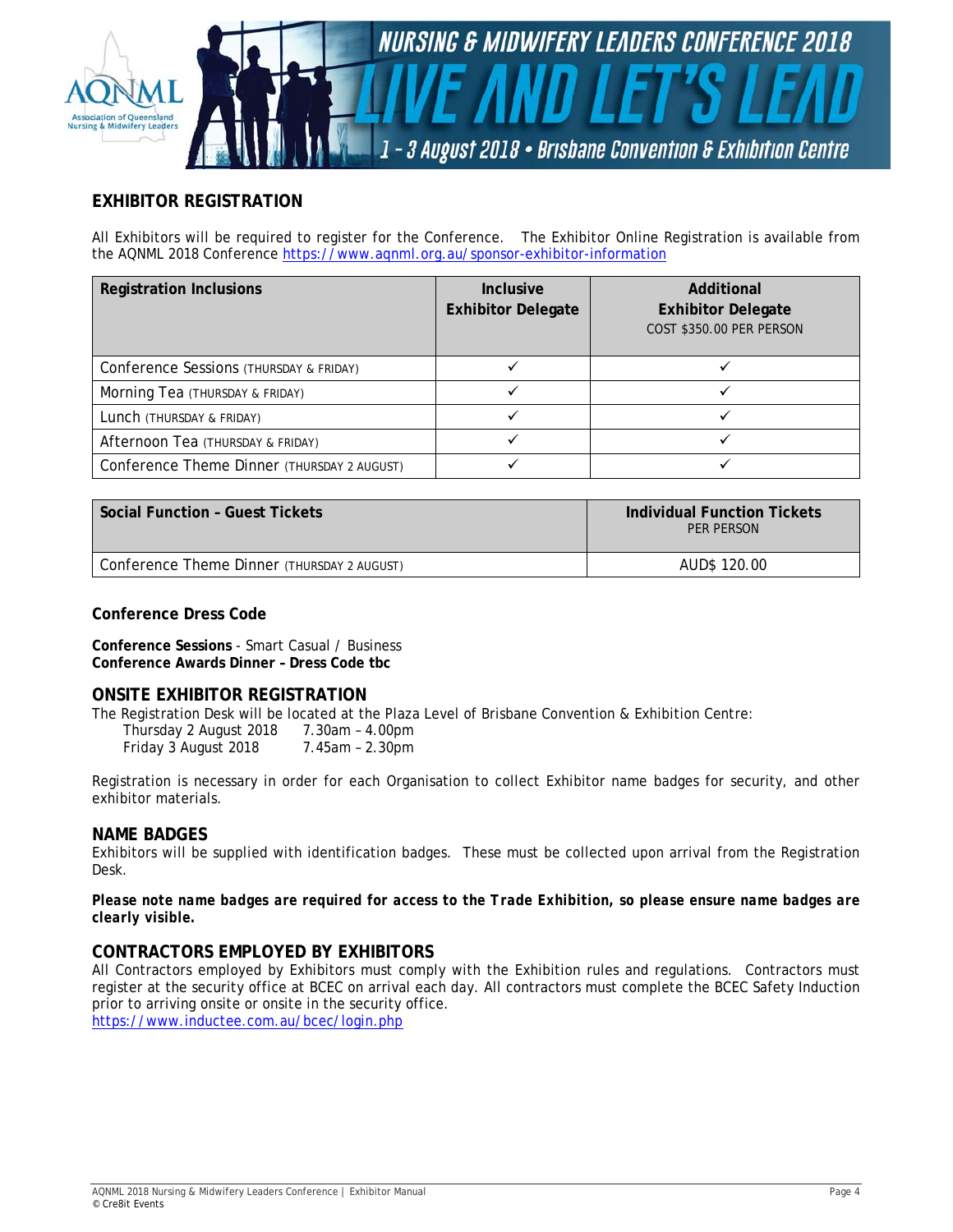

# **2.0 MOVE-IN & MOVE-OUT**

# **EXHIBITOR MOVE-IN**

Exhibitors must provide their own trolleys for the transportation of items.

Exhibitor move-in will occur on *Thursday 2 August 2018* between *8.00am – 10.00am.* 

We have arranged for BCEC Porters (Agility) to assist with delivering freight to your Booths see below for detail. Times are scheduled for set up to occur prior to Trade Opening at Morning Tea and must be strictly adhered to. Shell Scheme and furniture will be ready to occupy at this time.

*All stands must be completely dressed and excess rubbish removed by 10.00am on Thursday 2 August 2018.*

# **EXHIBITOR MOVE-OUT**

Removal of products and exhibits will commence at *1.10pm on Friday 3 August 2018, following lunch* and must be completed by 2.20pm. No Exhibitor will be permitted to remove products prior to this time.

We have arranged for BCEC Porters (Agility) to assist with removal of freight from your Booths, see Freight and Porters section below.

### **FREIGHT FORWARDING TO / COLLECTION FROM BRISBANE CONVENTION & EXHIBITION CENTRE**

The Organisers and the Venue will not accept any responsibility for the safety or well-being of any items on, or delivered to, the site in the absence of the Exhibitor or his/her Agent or Contractor.

**No goods will be accepted at BCEC prior to Tuesday 31 July 2018.** Please refer to the BCEC Exhibitor Delivery Docket for stock acceptance dates/times and address for deliveries.

### *PORTERS*

Porters have been arranged for Thursday 2 August 2018 from 6.00am to 10.00am to assist with deliveries to exhibitor stands (via the Loading Dock). Exhibitors that arrive with items on the day and want immediate assistance, will either need to provide their own trolleys for the transportation of items. Other items may be delivered via the Loading Dock with the delivery label attached. There may be delays based on the number of deliveries and the porter will be subject to availability.

Any items sent to BCEC utilising the Delivery Docket from Tuesday 31 July 2018 will be delivered to exhibitor stands by the Convention Centre porters 'Agility Fairs and Events'.

**Remember:** You must **bring consignment notes** for any stock being collected from BCEC by a courier.

**Please refer to the "BCEC Exhibitor Information" and "BCEC Exhibitor FREIGHT Delivery Label"** which have been emailed to you accompanying this Manual and are also available on the AQNML 2018 Nursing & Midwifery Conference website –https://www.aqnml.org.au/sponsor-exhibitor-information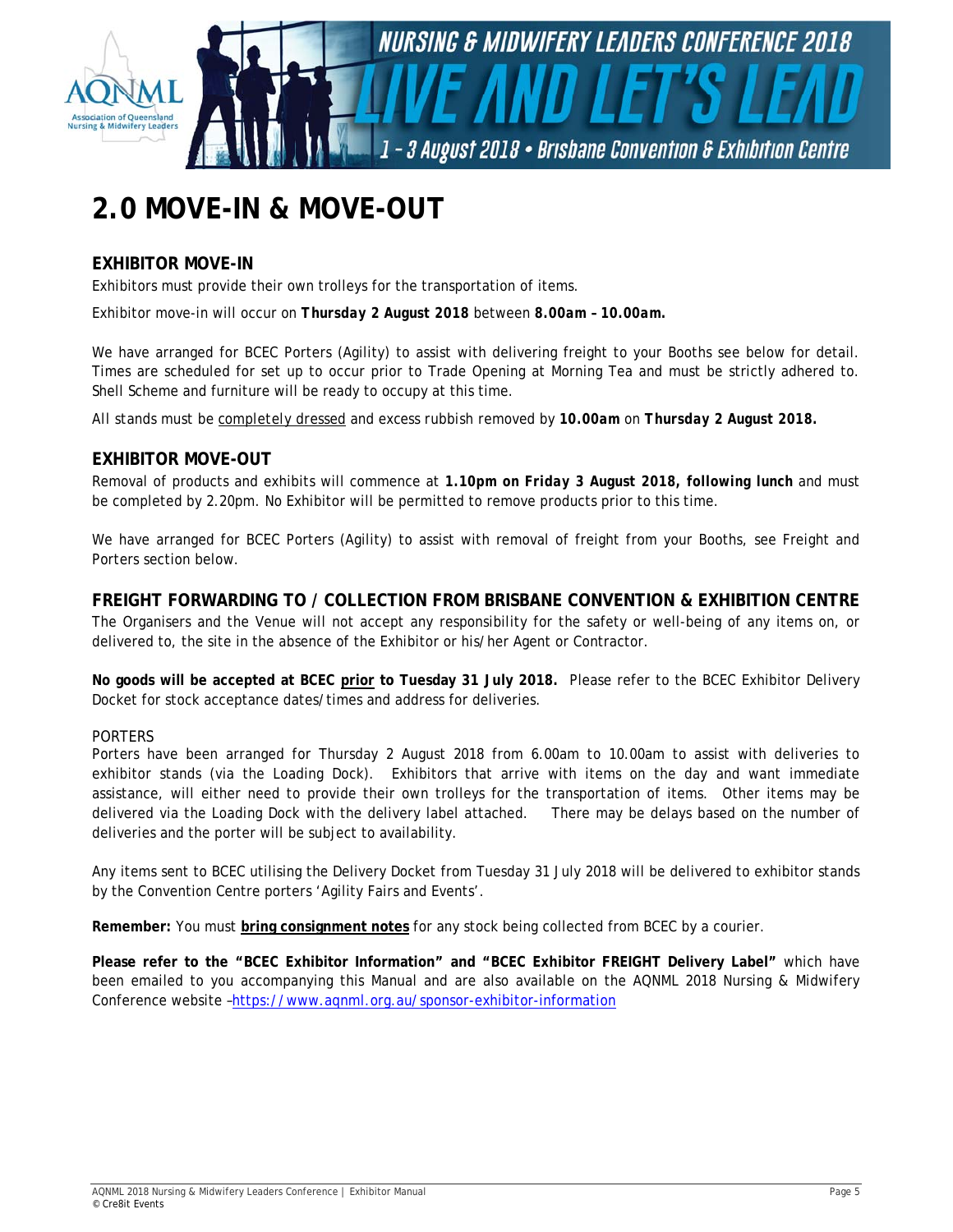

# **3.0 BRISBANE CONVENTION & EXHIBITION CENTRE**

BCEC's online exhibitor ordering portal allows exhibitors to order multiple services at the same time and obtain tailored quotes using a secure payment gateway. The link below has been set up specifically for this event.

Please click here to place an order for the AQNML 2018 Conference

Please ensure all orders are placed and paid for well in advance to ensure your requirements can be accommodated. Online ordering will close 48 hours prior to start of event.

ALL enquiries regarding the Brisbane Convention & Exhibition Centre should be directed to:

The Exhibitor Services Department Brisbane Convention & Exhibition Centre PO Box 3869 South Brisbane, Qld 4101 Tel: 07 3308 3536 Email: exhibitorservices@bcec.com.au

# **4.0 OFFICIAL STAND CONTRACTORS**

Moreton Hire has been appointed as the official contractor for the following services:

*Shell scheme construction / Electrical installation in stands / Lighting in stands / Furniture hire* 

Moreton Hire will assist you with stand modification and/or custom-built design and construction. Details regarding stands and order forms for signage, electrical and lighting requirements are attached to this document. These forms are also available on the AQNML 2018 Conference website – **https://www.aqnml.org.au/sponsor-exhibitorinformation** 

The Moreton Hire forms must be returned *direct to Moreton Hire by Friday 13 July 2018.* 

Should you wish to modify your stand in any way or have any special requirements, please contact Moreton Hire directly.

| CONTACT: | Olivia Modin                |
|----------|-----------------------------|
| Ph:      | 07 3307 4415                |
| Fax:     | 07 3307 4449                |
| Mob:     | 0448 993 853                |
| $F^+$    | olivia.modin@moreton.net.au |
| $W^+$    | www.moreton.net.au          |

### **CUSTOM STANDS**

If you are having a Custom Stand built by any company other than Moreton Hire, you are required to advise the Conference Managers and Moreton Hire no later than **Friday 13 July 2018**.

All Custom Stand plans must be forwarded to Conference Managers, Cre8it Events via email events@cre8itevents.com.au / 07 3348 7380. This is required for approval prior to the build commencing.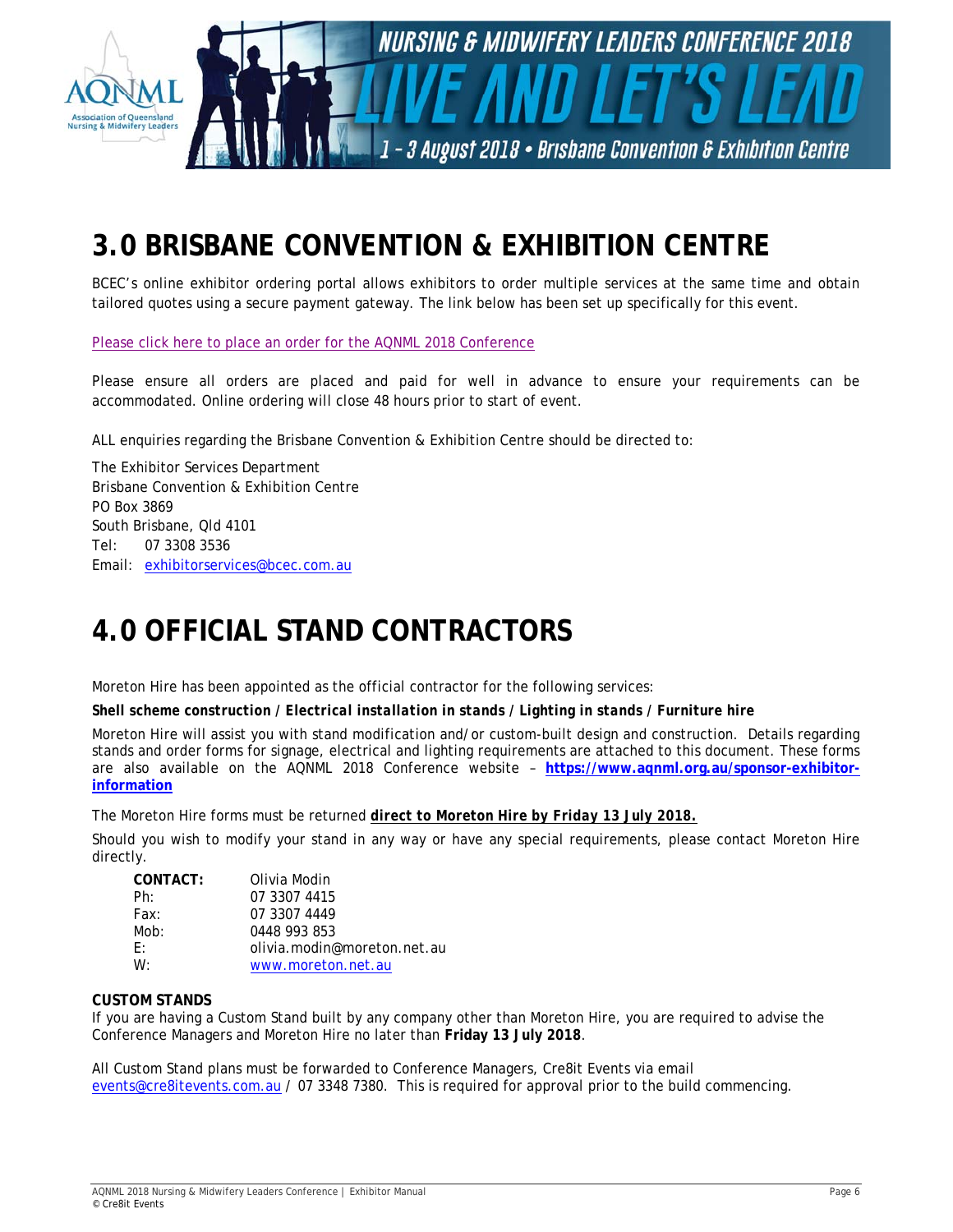

## **ELECTRICAL / LIGHTING REQUIREMENTS**

There are a number of electrical / lighting alternatives available. Please discuss these needs with Moreton Hire.

On no account should anything be attached or wrapped around the lighting track. Exhibitors using their own spotlights please note - only free-standing spotlights are permitted. All electrical equipment must be tested & tagged in accordance with Australian Standard 3760 & Workplace Health & Safety Legislation. Any electrical equipment found not tested will have to be done immediately or removed from the venue.

# **5.0 SHELL SCHEME STANDS**

#### **STAND PERIMETER**

All display material, furniture and equipment must be kept within the perimeter of the stand. No obstacles are to be placed in aisles.

#### **SHELL SCHEME PARTITIONING**

Under no circumstances may Exhibitors fasten articles to the stand walls in a manner that may damage them. The acceptable method of display fixing is Velcro.

Velcro WILL NOT be supplied by either the Organisers or the Brisbane Convention & Exhibition Centre. It is the responsibility of each Exhibitor to supply their own display fixing accessories. Moreton Hire can provide assistance regarding large or heavy items subject to prior arrangement.

| <b>BOOTH SPECIFICATIONS AND INCLUSIONS</b> |                                                                                                                        |  |
|--------------------------------------------|------------------------------------------------------------------------------------------------------------------------|--|
| <b>SIZE</b>                                | 3.0m wide x 2.4m deep                                                                                                  |  |
| <b>WALLS</b>                               | 2400mm high Velcro compatible panels                                                                                   |  |
| <b>FASCIA</b>                              | 300mm high Velcro compatible fascia board, across aisle frontages                                                      |  |
| <b>SIGNAGE</b>                             | One (1) x digital print lettering on white laminate in-fill per aisle (1800mm x 200mm high)<br>(maximum 30 characters) |  |
| <b>LIGHTING</b>                            | Two (2) x 150-watt spotlights per booth installed to the back of the fascia                                            |  |
| <b>POWER</b>                               | One (1) x 4amp power supply per booth                                                                                  |  |
| <b>TABLE/CHAIR</b>                         | One (1) x 1.8m Trestle Table/One (1) x black cloth/Two (2) x folding chairs                                            |  |

# **6.0 FURNITURE & MISCELLANEOUS HIRE**

### **FURNITURE**

Each booth will be furnished with one (1) 1.8 m trestle table with black cloth and two (2) chairs. Additional or customised furniture can also be hired from Moreton Hire.

#### **AUDIOVISUAL HIRE**

Please refer to Moreton Hire Additional Lighting & Power Request Form.

#### **INTERNET**

Please refer to the "BCEC Sponsor & Exhibitor Information" document which has been emailed to you accompanying this Manual and are also available on the AQNML 2018 Conference website – **https://www.aqnml.org.au/sponsorexhibitor-information**